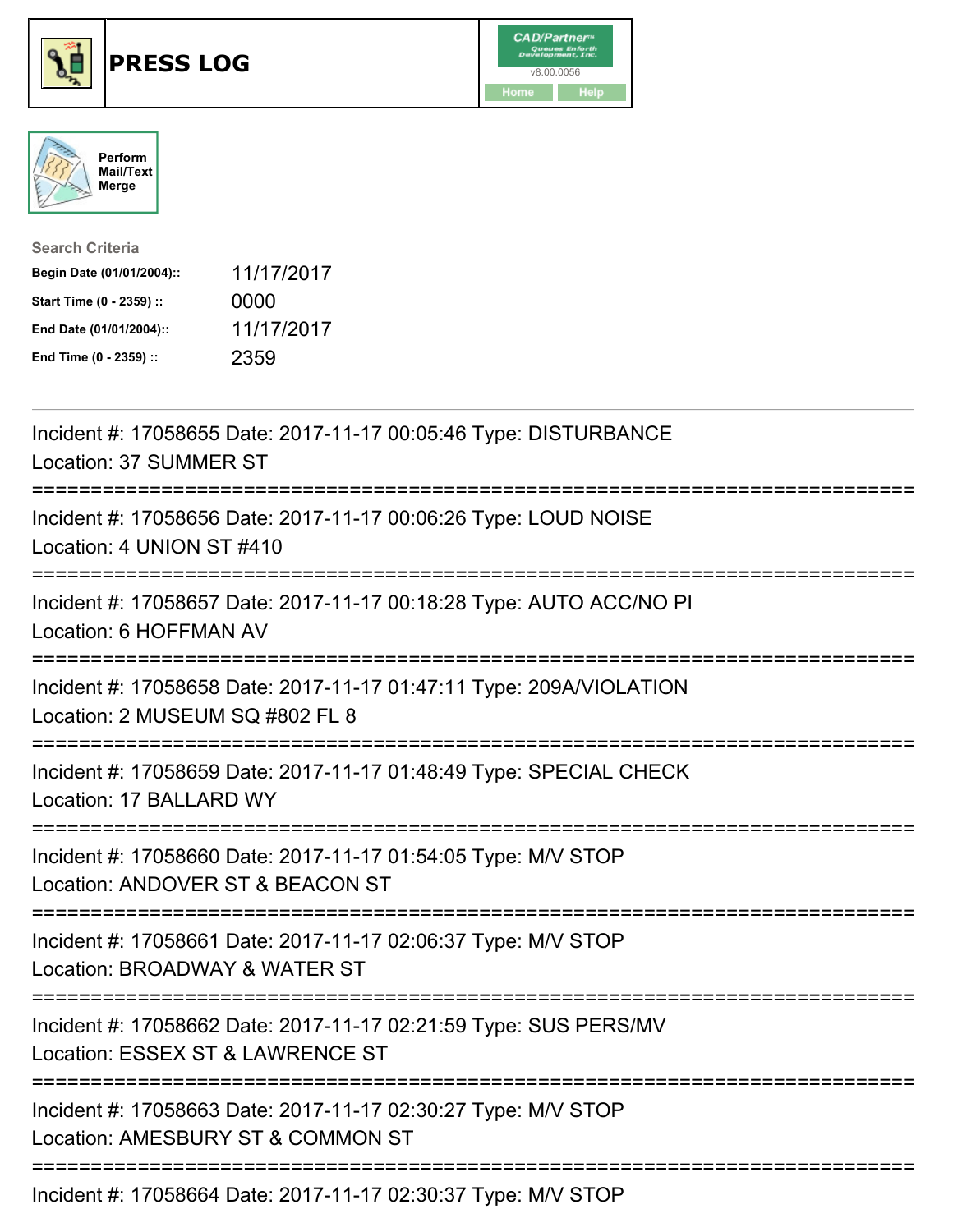Location: BROADWAY & VALLEY ST =========================================================================== Incident #: 17058665 Date: 2017-11-17 02:40:05 Type: SPECIAL CHECK Location: 1 WATER ST =========================================================================== Incident #: 17058666 Date: 2017-11-17 02:42:03 Type: M/V STOP Location: COMMON ST & HAMPSHIRE ST =========================================================================== Incident #: 17058667 Date: 2017-11-17 02:47:52 Type: M/V STOP Location: ST PATRICK'S PARISH / 118 S BROADWAY =========================================================================== Incident #: 17058668 Date: 2017-11-17 02:53:03 Type: MAL DAMAGE Location: 38 POPLAR ST =========================================================================== Incident #: 17058669 Date: 2017-11-17 02:53:20 Type: M/V STOP Location: ESSEX ST & HAMPSHIRE ST =========================================================================== Incident #: 17058670 Date: 2017-11-17 02:59:03 Type: M/V STOP Location: HAVERHILL ST & UNION ST =========================================================================== Incident #: 17058671 Date: 2017-11-17 03:01:29 Type: M/V STOP Location: 81 F HAVERHILL ST =========================================================================== Incident #: 17058672 Date: 2017-11-17 03:19:31 Type: SUS PERS/MV Location: 123 LAWRENCE ST =========================================================================== Incident #: 17058673 Date: 2017-11-17 03:25:07 Type: MEDIC SUPPORT Location: 28 SUMMER ST #3 FL 3 =========================================================================== Incident #: 17058674 Date: 2017-11-17 04:11:23 Type: TOW OF M/V Location: 266 BROADWAY =========================================================================== Incident #: 17058675 Date: 2017-11-17 04:33:00 Type: ALARM/BURG Location: TARBOX SCHOOL / 59 ALDER ST =========================================================================== Incident #: 17058676 Date: 2017-11-17 04:34:21 Type: ASSSIT AMBULANC Location: 17 WYMAN ST FL 2 =========================================================================== Incident #: 17058677 Date: 2017-11-17 04:36:55 Type: ALARM/BURG Location: G S DEVELOPEMENT / 333 BROADWAY =========================================================================== Incident #: 17058678 Date: 2017-11-17 05:00:22 Type: UNWANTEDGUEST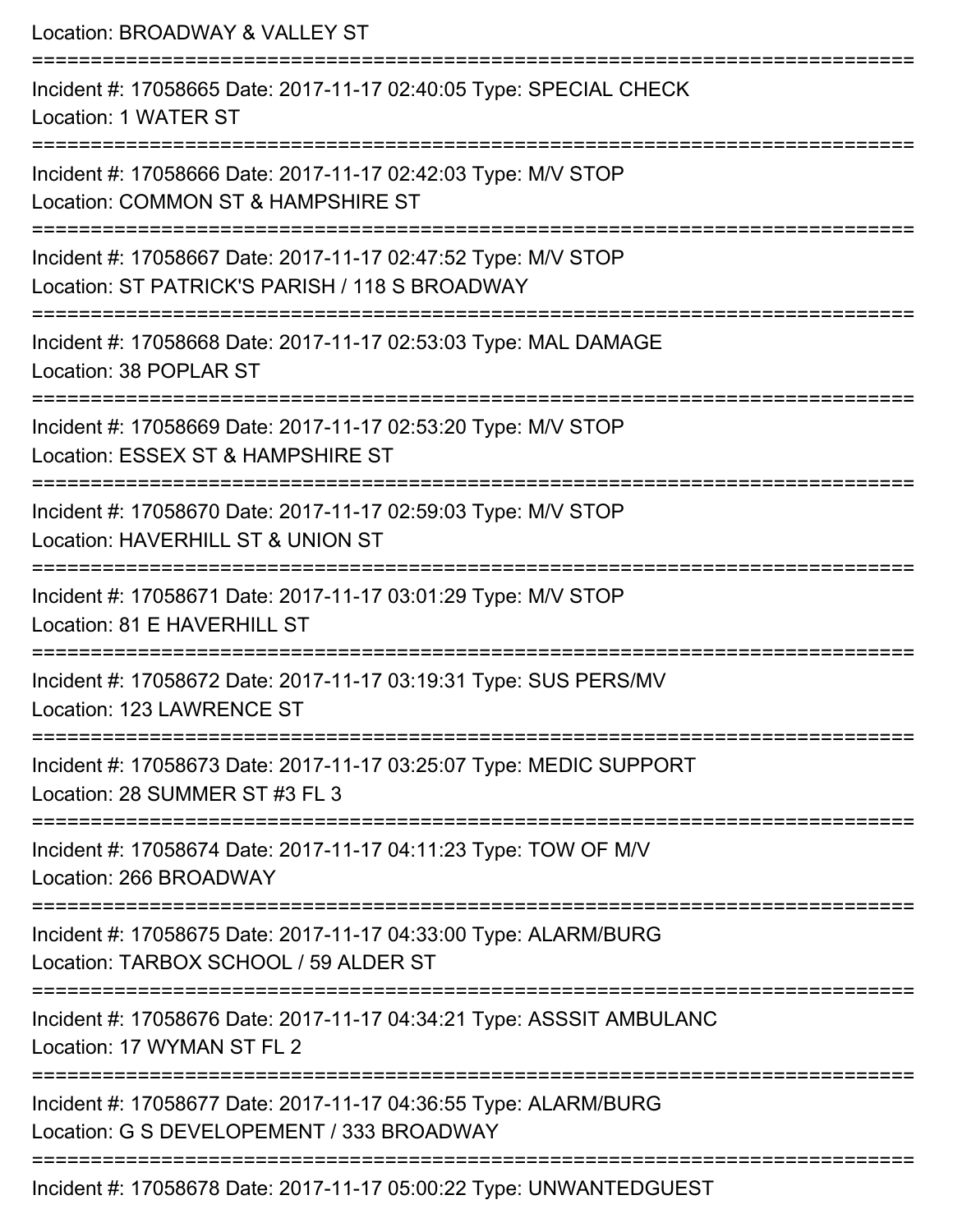| Incident #: 17058679 Date: 2017-11-17 05:38:31 Type: ANIMAL COMPL<br>Location: 25-26 CLARKE ST #2 FL 2                            |
|-----------------------------------------------------------------------------------------------------------------------------------|
| Incident #: 17058680 Date: 2017-11-17 05:45:20 Type: AUTO ACC/NO PI<br>Location: WATER ST & MCFARLIN CT                           |
| Incident #: 17058682 Date: 2017-11-17 06:08:39 Type: THREATS<br>Location: NEW BALANCE ATHLETIC SHOE CORP / 5 S UNION ST           |
| Incident #: 17058681 Date: 2017-11-17 06:10:11 Type: M/V STOP<br>Location: FERRY ST & HIGH ST                                     |
| Incident #: 17058683 Date: 2017-11-17 06:12:09 Type: ALARM/BURG<br>Location: GANGI REALTY AND SUN PAK FOODS / 273-274 PROSPECT ST |
| Incident #: 17058684 Date: 2017-11-17 06:30:16 Type: M/V STOP<br>Location: HAVERHILL ST & WEST ST                                 |
| Incident #: 17058685 Date: 2017-11-17 06:36:35 Type: ALARM/BURG<br>Location: TAVERN ON MERRIMACK / 275 MERRIMACK ST               |
| Incident #: 17058686 Date: 2017-11-17 06:47:15 Type: LARCENY/MV/PAST<br>Location: 198 BRUCE ST                                    |
| Incident #: 17058687 Date: 2017-11-17 06:51:02 Type: UNWANTEDGUEST<br>Location: 56 OSGOOD ST                                      |
| Incident #: 17058688 Date: 2017-11-17 07:04:43 Type: M/V STOP<br><b>Location: MERRIMACK &amp; CANAL</b>                           |
| Incident #: 17058689 Date: 2017-11-17 07:10:48 Type: PARK & WALK<br>Location: 205 BROADWAY                                        |
| Incident #: 17058690 Date: 2017-11-17 07:16:26 Type: M/V STOP<br>Location: EXETER ST & OSGOOD ST                                  |
| Incident #: 17058691 Date: 2017-11-17 07:17:35 Type: SPECIAL CHECK<br>Location: PARTHUM SCHOOL / 255 E HAVERHILL ST               |
| Incident #: 17058692 Date: 2017-11-17 07:19:37 Type: M/V STOP                                                                     |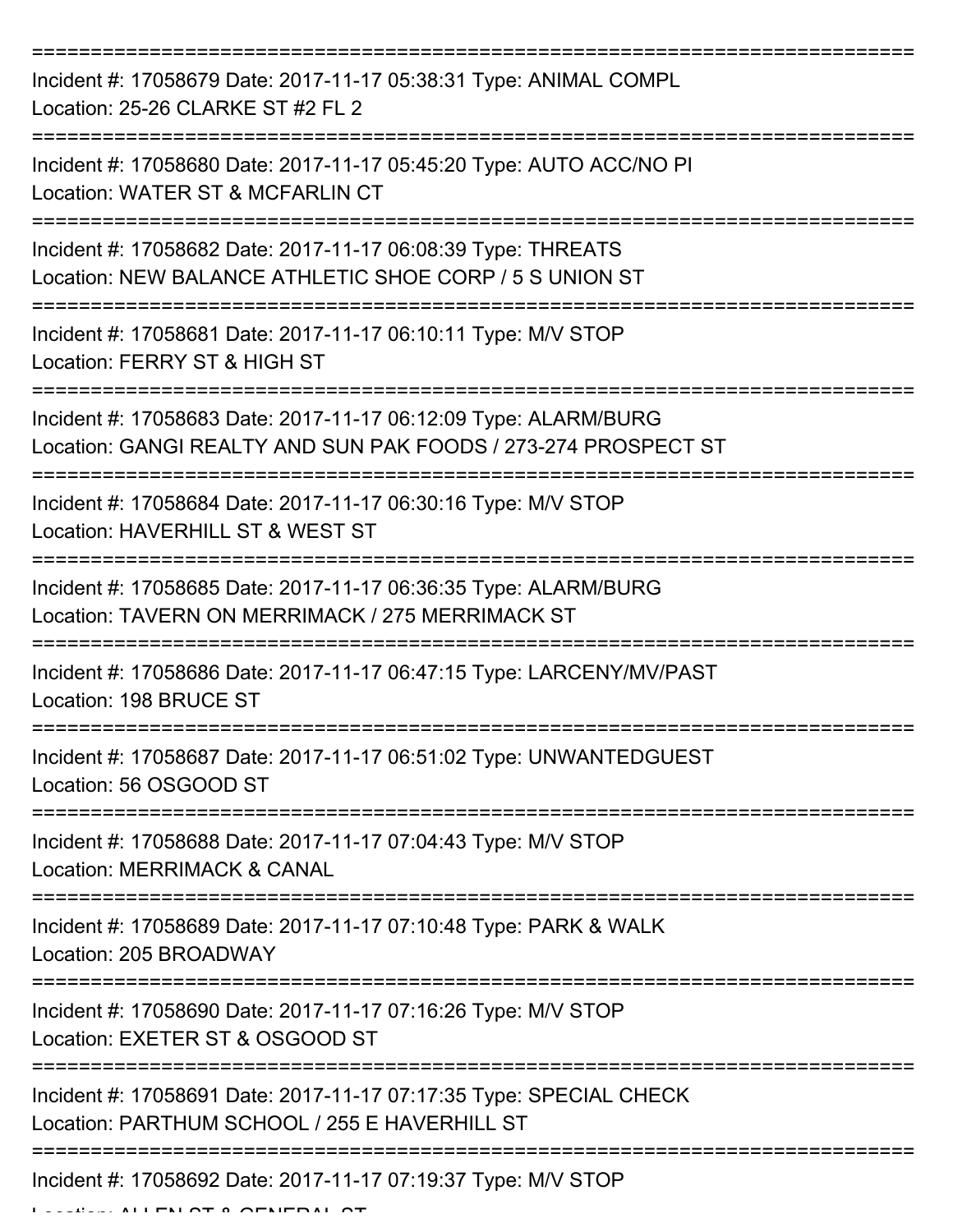| Incident #: 17058693 Date: 2017-11-17 07:21:34 Type: ALARM/BURG<br>Location: GLEENY FASHION BOUTIQUE / 133 S UNION ST |
|-----------------------------------------------------------------------------------------------------------------------|
| Incident #: 17058694 Date: 2017-11-17 07:24:44 Type: CLOSE STREET<br>Location: OREGON AV & TOWER HILL ST              |
| Incident #: 17058695 Date: 2017-11-17 07:33:39 Type: B&E/PAST<br>Location: 362 ESSEX ST #208 FL 2                     |
| Incident #: 17058696 Date: 2017-11-17 07:36:58 Type: M/V STOP<br>Location: 49 BLANCHARD ST                            |
| Incident #: 17058697 Date: 2017-11-17 07:43:40 Type: CARJACKING<br>Location: 89 BARKER ST                             |
| Incident #: 17058698 Date: 2017-11-17 07:46:38 Type: AUTO ACC/UNK PI<br>Location: AVON ST & JACKSON ST                |
| Incident #: 17058699 Date: 2017-11-17 07:53:16 Type: 209A/VIOLATION<br>Location: 56 CAMBRIDGE ST                      |
| Incident #: 17058700 Date: 2017-11-17 08:02:05 Type: ANIMAL COMPL<br>Location: GARDEN ST & NEWBURY ST                 |
| Incident #: 17058701 Date: 2017-11-17 08:12:17 Type: AUTO ACC/NO PI<br>Location: BENNINGTON ST & MYRTLE ST            |
| Incident #: 17058702 Date: 2017-11-17 08:26:19 Type: ALARM/BURG<br>Location: OUR HOUSE / 168 NEWBURY ST               |
| Incident #: 17058703 Date: 2017-11-17 08:40:10 Type: LARCENY/MV/PAST<br>Location: 185 ESSEX ST                        |
| Incident #: 17058704 Date: 2017-11-17 08:41:32 Type: M/V STOP<br>Location: NEWBURY ST & SUMMER ST                     |
| Incident #: 17058705 Date: 2017-11-17 08:45:54 Type: ALARM/BURG<br>Location: OUR HOUSE / 168 NEWBURY ST               |
| Incident #: 17058706 Date: 2017-11-17 09:10:43 Type: A&B PAST                                                         |

Location: 440 ESSEY ST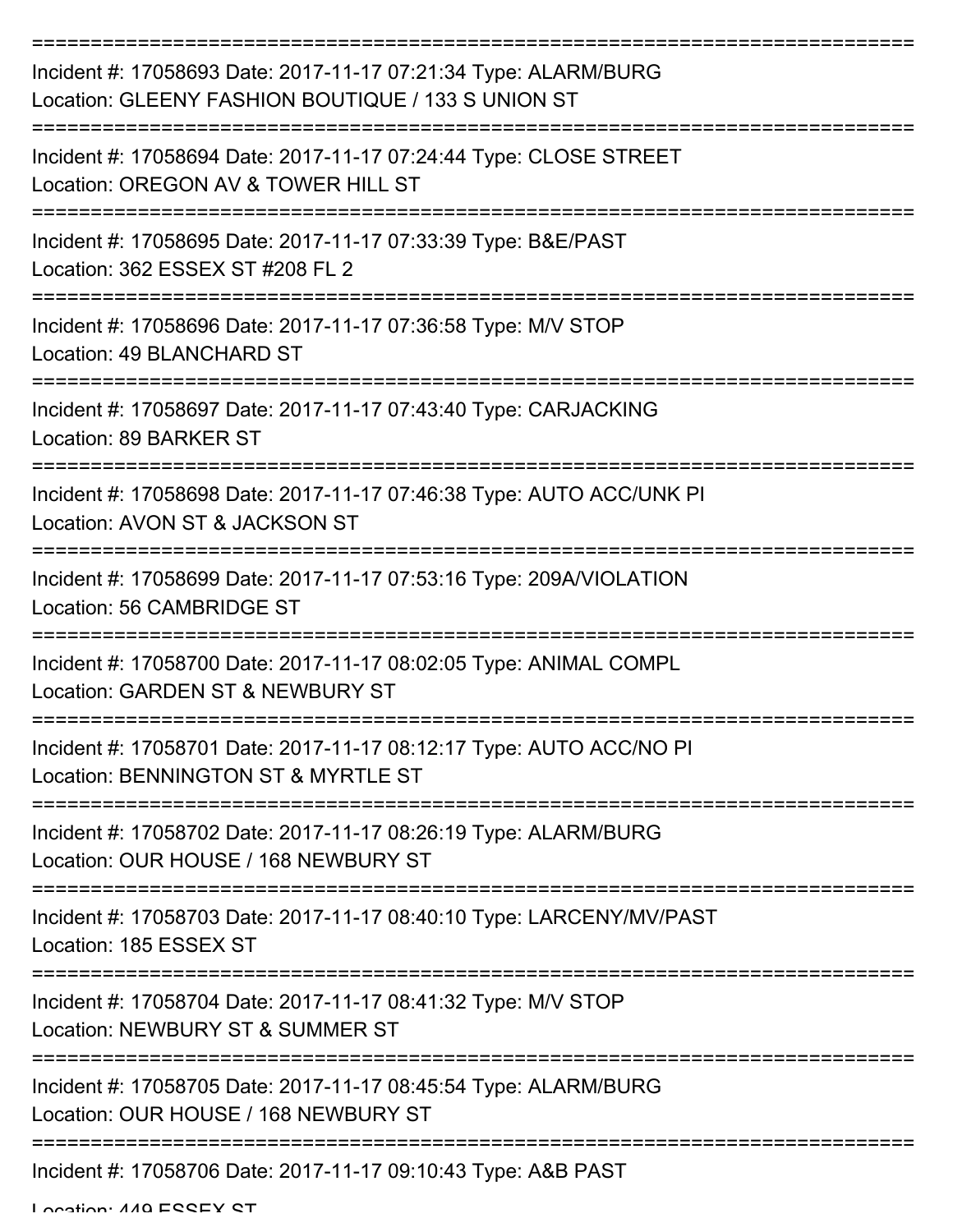| Incident #: 17058707 Date: 2017-11-17 09:12:10 Type: SUS PERS/MV<br>Location: 20 CONDUIT ST                                   |
|-------------------------------------------------------------------------------------------------------------------------------|
| Incident #: 17058708 Date: 2017-11-17 09:29:33 Type: SUICIDE ATTEMPT<br>Location: PARKER ST & SPRINGFIELD ST                  |
| Incident #: 17058709 Date: 2017-11-17 09:39:58 Type: ALARM/BURG<br>Location: 120 E HAVERHILL ST                               |
| Incident #: 17058710 Date: 2017-11-17 09:40:57 Type: AUTO ACC/NO PI<br>Location: 49 EUTAW ST                                  |
| Incident #: 17058713 Date: 2017-11-17 09:52:38 Type: M/V STOP<br>Location: MARBLE AV & OHIO AV                                |
| Incident #: 17058712 Date: 2017-11-17 09:58:55 Type: ALARM/BURG<br>Location: RIBERIA / 72 MILTON ST #APT2                     |
| Incident #: 17058711 Date: 2017-11-17 10:04:50 Type: SPECIAL CHECK<br>Location: NEW BALANCE ATHLETIC SHOE CORP / 5 S UNION ST |
| Incident #: 17058714 Date: 2017-11-17 10:15:17 Type: M/V STOP<br>Location: AMESBURY ST & ESSEX ST                             |
| Incident #: 17058715 Date: 2017-11-17 10:18:55 Type: M/V STOP<br>Location: 100 FRANKLIN ST                                    |
| Incident #: 17058716 Date: 2017-11-17 10:23:35 Type: INVEST CONT<br>Location: 449 ESSEX ST                                    |
| Incident #: 17058717 Date: 2017-11-17 10:24:36 Type: M/V STOP<br>Location: AMESBURY ST & CANAL ST                             |
| Incident #: 17058718 Date: 2017-11-17 10:32:09 Type: SHOTS FIRED<br>Location: 22 BYRON AVE                                    |
| Incident #: 17058719 Date: 2017-11-17 10:38:12 Type: INVESTIGATION<br>Location: OLIVER SCHOOL / 183 HAVERHILL ST              |
| Incident #: 17058720 Date: 2017-11-17 10:41:34 Type: M/V STOP<br>Location: 101 HIGH ST                                        |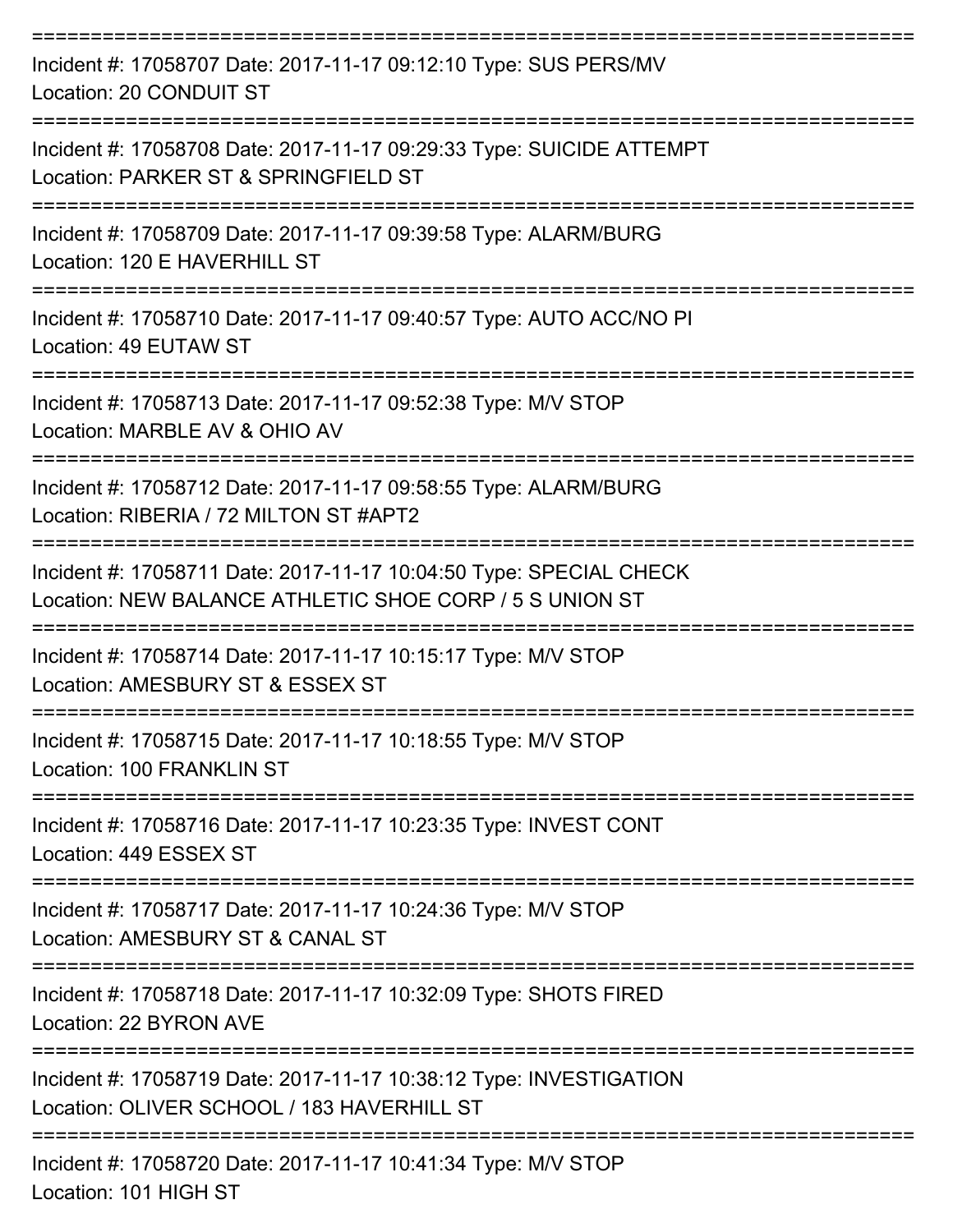| Incident #: 17058721 Date: 2017-11-17 10:50:53 Type: AUTO ACC/NO PI<br>Location: 1 GENERAL ST                                                             |  |
|-----------------------------------------------------------------------------------------------------------------------------------------------------------|--|
| Incident #: 17058722 Date: 2017-11-17 10:54:49 Type: ASSSIT OTHER PD<br>Location: 500 ANDOVER ST                                                          |  |
| Incident #: 17058723 Date: 2017-11-17 11:00:26 Type: DISTURBANCE<br>Location: 383 HAVERHILL ST<br>====================================<br>--------------- |  |
| Incident #: 17058724 Date: 2017-11-17 11:02:33 Type: MAL DAMAGE<br>Location: SANTO DOMINGO MOTORS / 415 HAVERHILL ST                                      |  |
| Incident #: 17058725 Date: 2017-11-17 11:07:49 Type: TOW/REPOSSED<br>Location: 217 PROSPECT ST #APT1<br>================================                  |  |
| Incident #: 17058726 Date: 2017-11-17 11:08:38 Type: M/V STOP<br>Location: EXETER ST & PHILLIPS ST                                                        |  |
| Incident #: 17058727 Date: 2017-11-17 11:12:29 Type: WARRANT SERVE<br>Location: HIDALGO MULTISERVICE / 174 S UNION ST                                     |  |
| Incident #: 17058728 Date: 2017-11-17 11:22:42 Type: TOW/REPOSSED<br>Location: 1055 ESSEX ST                                                              |  |
| Incident #: 17058729 Date: 2017-11-17 11:28:57 Type: STOL/MV/PAS<br>Location: 103 SPRUCE ST                                                               |  |
| Incident #: 17058730 Date: 2017-11-17 11:37:15 Type: M/V STOP<br>Location: HAMPSHIRE ST & MYRTLE ST                                                       |  |
| Incident #: 17058731 Date: 2017-11-17 11:50:49 Type: MAN DOWN<br>Location: WEST ST & @PARK                                                                |  |
| Incident #: 17058732 Date: 2017-11-17 11:53:30 Type: THREATS<br>Location: MCDONALDS / 50 BROADWAY                                                         |  |
| Incident #: 17058733 Date: 2017-11-17 11:57:32 Type: LARCENY/MV/PAST<br>Location: 49 BLANCHARD ST                                                         |  |
| Incident #: 17058734 Date: 2017-11-17 11:58:18 Type: MISSING PERS<br>Location: 59 BELLEVUE ST                                                             |  |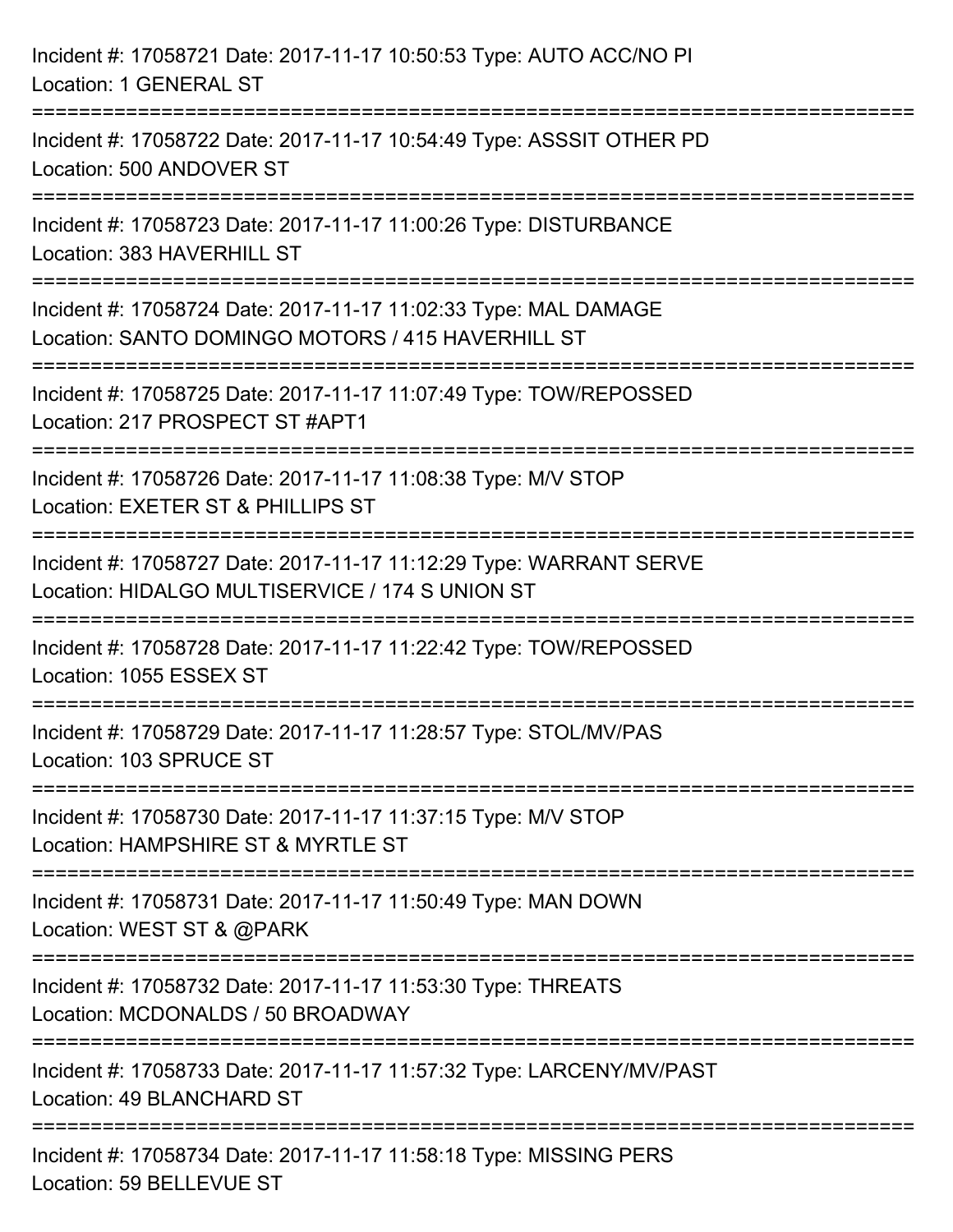| Incident #: 17058735 Date: 2017-11-17 12:07:37 Type: MISSING PERS<br>Location: 417 CANAL ST                                                                   |
|---------------------------------------------------------------------------------------------------------------------------------------------------------------|
| Incident #: 17058736 Date: 2017-11-17 12:10:06 Type: M/V STOP<br>Location: CHANDLER ST & MEDFORD ST                                                           |
| Incident #: 17058737 Date: 2017-11-17 12:12:37 Type: RECOV/STOL/MV<br>Location: 212 BRUCE ST                                                                  |
| Incident #: 17058738 Date: 2017-11-17 12:20:39 Type: HIT & RUN M/V<br>Location: 49 BLANCHARD ST                                                               |
| Incident #: 17058740 Date: 2017-11-17 12:31:11 Type: SEX OFFENDER<br>Location: 90 LOWELL ST                                                                   |
| Incident #: 17058739 Date: 2017-11-17 12:31:44 Type: AUTO ACC/NO PI<br>Location: ALDER ST & WILLOW ST                                                         |
| Incident #: 17058741 Date: 2017-11-17 12:34:07 Type: M/V STOP<br>Location: CANAL ST & UNION ST                                                                |
| Incident #: 17058742 Date: 2017-11-17 12:46:46 Type: MAL DAMAGE<br>Location: SANTO DOMINGO MOTORS / 415 HAVERHILL ST                                          |
| Incident #: 17058743 Date: 2017-11-17 12:51:03 Type: KEEP PEACE<br>Location: 134 WEST ST                                                                      |
| Incident #: 17058744 Date: 2017-11-17 13:21:18 Type: MISSING PERS<br>Location: 59 ALDER ST                                                                    |
| Incident #: 17058745 Date: 2017-11-17 14:09:01 Type: SPECIAL CHECK<br>Location: NEW BALANCE ATHLETIC SHOE CORP / 5 S UNION ST<br>============================ |
| Incident #: 17058746 Date: 2017-11-17 14:09:34 Type: VIO CITY ORD<br>Location: 553 HAVERHILL ST                                                               |
| Incident #: 17058747 Date: 2017-11-17 14:16:19 Type: ALARM/BURG<br>Location: RIBERIA RESD / 72 MILTON ST #APT2                                                |
| Incident #: 17058748 Date: 2017-11-17 14:24:46 Type: AUTO ACC/NO PI<br>Location: 81 KNOX ST                                                                   |

===========================================================================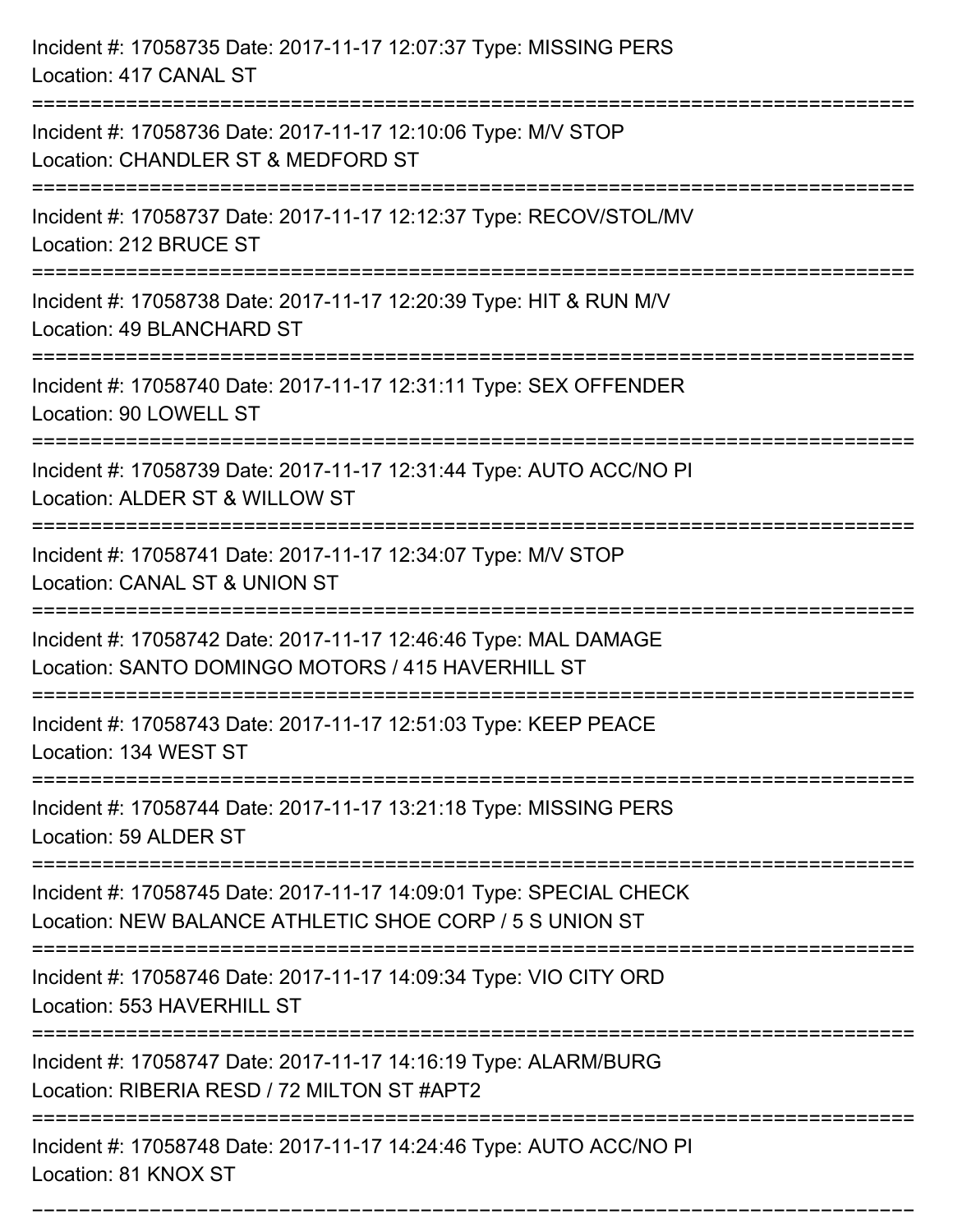| Incident #: 17058749 Date: 2017-11-17 14:27:03 Type: THREATS<br>Location: SOUTH LAWRENCE EAST SCHOOL / 165 CRAWFORD ST                 |
|----------------------------------------------------------------------------------------------------------------------------------------|
| Incident #: 17058750 Date: 2017-11-17 14:53:57 Type: M/V STOP<br>Location: MERRIMACK ST & PARKER ST                                    |
| Incident #: 17058752 Date: 2017-11-17 14:54:14 Type: THREATS<br>Location: MARKET BASKET / 700 ESSEX ST<br>.--------------------------- |
| Incident #: 17058751 Date: 2017-11-17 14:54:15 Type: M/V STOP<br>Location: HIGH ST & PLEASANT ST                                       |
| Incident #: 17058753 Date: 2017-11-17 15:08:13 Type: B&E/MV/PAST<br>Location: 260 E HAVERHILL ST                                       |
| Incident #: 17058754 Date: 2017-11-17 15:08:29 Type: AUTO ACC/NO PI<br>Location: ESSEX ST & WINTER ST                                  |
| Incident #: 17058755 Date: 2017-11-17 15:18:06 Type: ASSSIT OTHER PD<br>Location: 102 SUNSET AV                                        |
| Incident #: 17058756 Date: 2017-11-17 15:21:19 Type: SHOTS FIRED<br>Location: MANCHESTER ST & WEST ST                                  |
| Incident #: 17058757 Date: 2017-11-17 15:23:21 Type: DISTURBANCE<br>Location: 50 ISLAND ST #APT519                                     |
| Incident #: 17058758 Date: 2017-11-17 15:30:20 Type: AUTO ACC/PI<br>Location: 779 ESSEX ST                                             |
| Incident #: 17058759 Date: 2017-11-17 15:31:50 Type: LIC PLATE STO<br>Location: 2 DRACUT ST                                            |
| Incident #: 17058760 Date: 2017-11-17 15:46:03 Type: FRAUD<br>Location: DENTAL DREAMS / 700 ESSEX ST                                   |
| Incident #: 17058761 Date: 2017-11-17 15:48:39 Type: SHOTS FIRED<br><b>Location: WEST ST</b>                                           |
| Incident #: 17058762 Date: 2017-11-17 15:48:54 Type: SHOTS FIRED<br>Location: WEST STREET PARK / null                                  |
|                                                                                                                                        |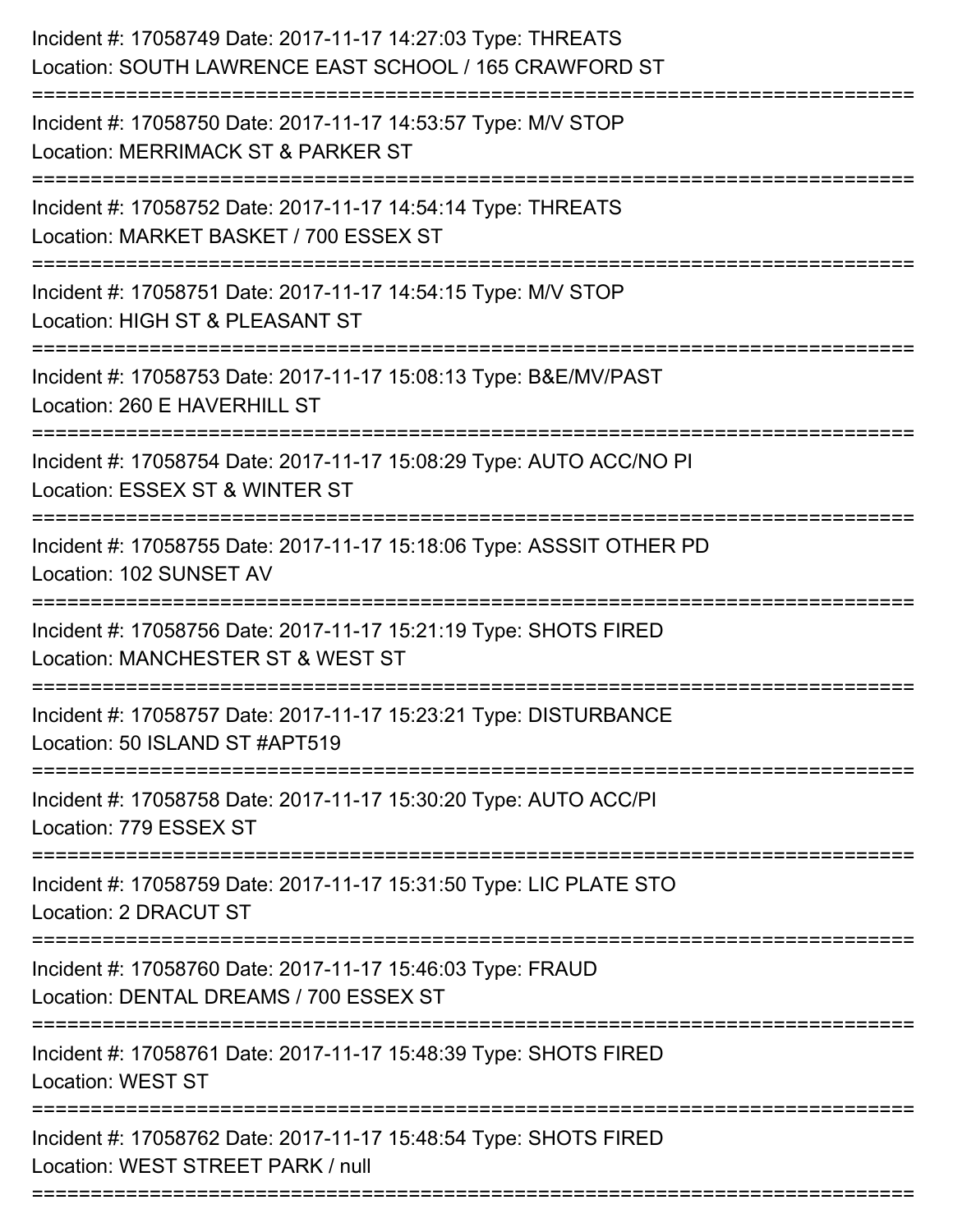Location: THORNTON AV & WATER ST

| Incident #: 17058764 Date: 2017-11-17 15:58:50 Type: AUTO ACC/NO PI<br><b>Location: WATER ST</b>                                    |
|-------------------------------------------------------------------------------------------------------------------------------------|
| Incident #: 17058765 Date: 2017-11-17 16:00:17 Type: ALARM/BURG<br>Location: COMMONWEALTH VOLKSWAGEN / 1 COMMONWEALTH DR            |
| Incident #: 17058766 Date: 2017-11-17 16:05:13 Type: FRAUD<br>Location: 231 WATER ST                                                |
| Incident #: 17058767 Date: 2017-11-17 16:41:50 Type: M/V STOP<br>Location: ESSEX ST & MILL ST                                       |
| Incident #: 17058768 Date: 2017-11-17 16:51:13 Type: GENERAL SERV<br>Location: 108 WALNUT ST #APT1                                  |
| Incident #: 17058769 Date: 2017-11-17 16:55:25 Type: ANIMAL COMPL<br>Location: 210 ABBOTT ST                                        |
| Incident #: 17058770 Date: 2017-11-17 17:07:23 Type: GENERAL SERV<br>Location: 134 WEST ST                                          |
| Incident #: 17058771 Date: 2017-11-17 17:08:18 Type: DRUG OVERDOSE<br>Location: BURGER KING / 187 BROADWAY                          |
| ;==============<br>Incident #: 17058772 Date: 2017-11-17 17:29:58 Type: B&E/ATTEMPY<br>Location: WALK IN WALK IN / 83 BUNKERHILL ST |
| Incident #: 17058773 Date: 2017-11-17 17:48:04 Type: KEEP PEACE<br>Location: WALK IN WALK IN / 38 CROSS ST                          |
| Incident #: 17058774 Date: 2017-11-17 17:52:02 Type: MV/BLOCKING<br><b>Location: 2 FAIRMONT ST</b>                                  |
| Incident #: 17058775 Date: 2017-11-17 17:55:57 Type: ALARM/BURG<br>Location: LAWRENCE STAFFING SERVICES / 65 MERRIMACK ST #1        |
| Incident #: 17058776 Date: 2017-11-17 17:59:48 Type: M/V STOP<br>Location: 0 BROADWAY                                               |
|                                                                                                                                     |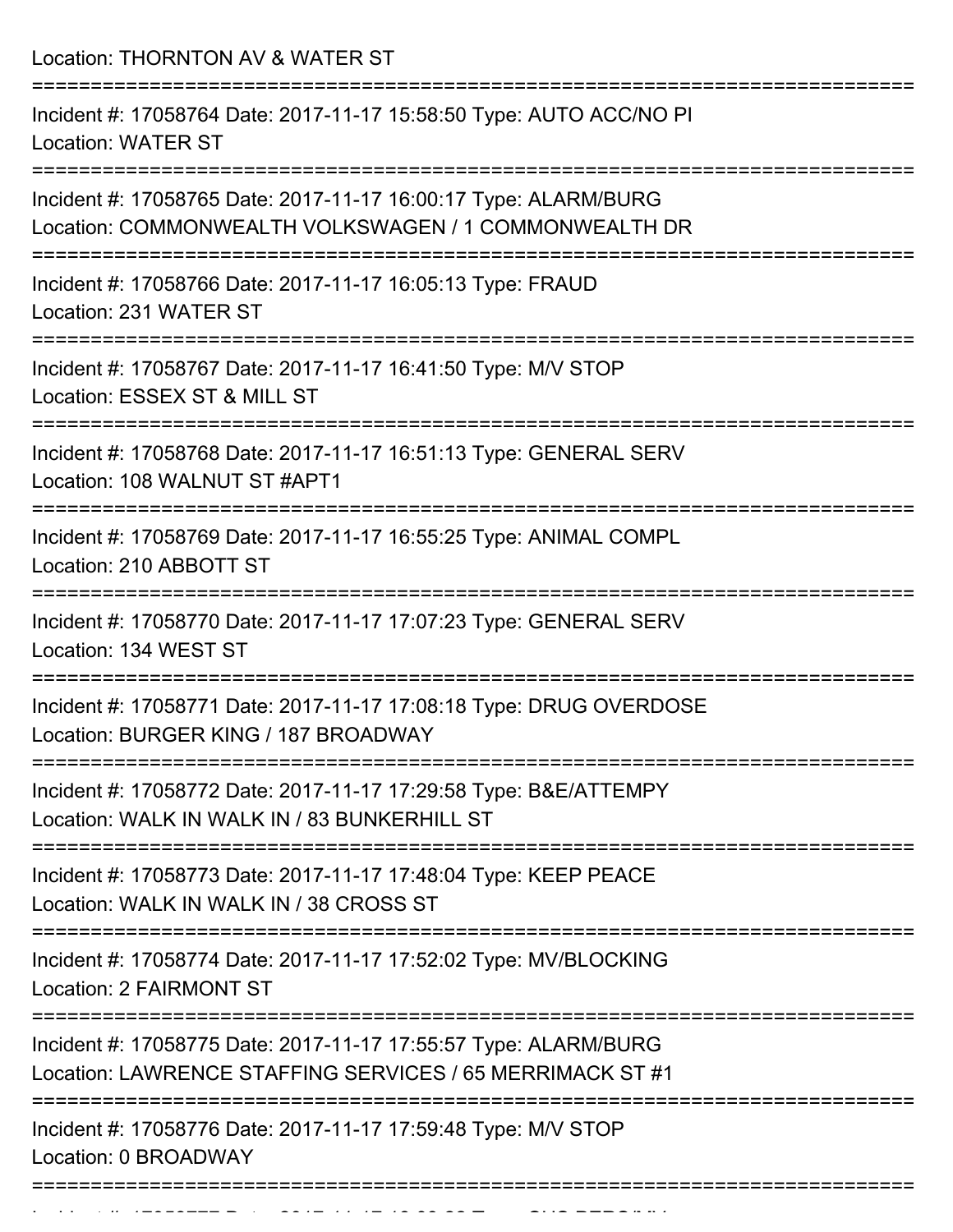Location: 50 BROADWAY

| Incident #: 17058779 Date: 2017-11-17 18:04:25 Type: ASSSIT OTHER PD<br>Location: 175 E HAVERHILL ST |
|------------------------------------------------------------------------------------------------------|
| Incident #: 17058778 Date: 2017-11-17 18:05:39 Type: AUTO ACC/NO PI<br>Location: 94 BERKELEY ST      |
| Incident #: 17058780 Date: 2017-11-17 18:07:28 Type: SUS PERS/MV<br>Location: LINDEN ST & PEARL ST   |
| Incident #: 17058781 Date: 2017-11-17 18:09:56 Type: A&B D/W PAST<br>Location: 1 BUNKERHILL ST #2    |
| Incident #: 17058782 Date: 2017-11-17 18:16:01 Type: SUS PERS/MV<br>Location: 70 WOODLAND ST         |
| Incident #: 17058783 Date: 2017-11-17 18:19:03 Type: UNWANTEDGUEST<br>Location: 163 UNION ST #1      |
| Incident #: 17058784 Date: 2017-11-17 18:19:11 Type: GENERAL SERV<br>Location: 105 FOSTER ST         |
| Incident #: 17058785 Date: 2017-11-17 18:24:10 Type: MEDIC SUPPORT<br>Location: 65 WARREN ST         |
| Incident #: 17058786 Date: 2017-11-17 18:30:00 Type: SUS PERS/MV<br>Location: 50 BROADWAY            |
| Incident #: 17058791 Date: 2017-11-17 18:33:16 Type: MV/BLOCKING<br>Location: ESSEX ST & WARREN ST   |
| Incident #: 17058787 Date: 2017-11-17 18:34:34 Type: MEDIC SUPPORT<br>Location: 65 UNION ST #313     |
| Incident #: 17058788 Date: 2017-11-17 18:37:29 Type: UNWANTEDGUEST<br>Location: 188 BOXFORD ST #2    |
| Incident #: 17058789 Date: 2017-11-17 18:39:51 Type: ASSSIT AMBULANC<br>Location: 225 ESSEX ST #1B   |
|                                                                                                      |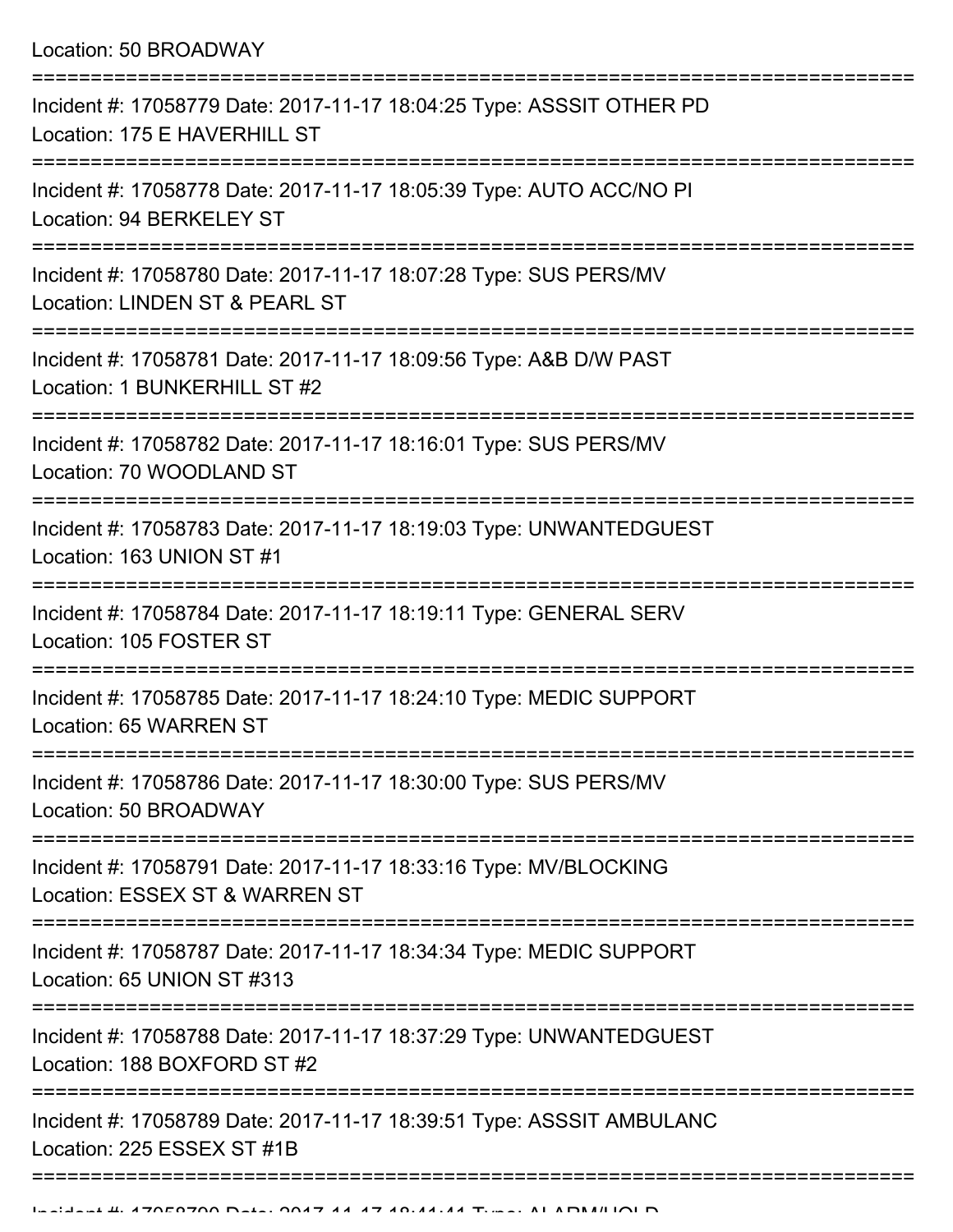| Location: 29 GLENWOOD DR                                                                                                                      |
|-----------------------------------------------------------------------------------------------------------------------------------------------|
| Incident #: 17058792 Date: 2017-11-17 18:57:49 Type: SUS PERS/MV<br>Location: 298 LAWRENCE ST                                                 |
| Incident #: 17058793 Date: 2017-11-17 18:59:11 Type: MEDIC SUPPORT<br>Location: 34 HAVERHILL ST                                               |
| Incident #: 17058794 Date: 2017-11-17 19:03:54 Type: MV/BLOCKING<br>Location: 112 MARSTON ST                                                  |
| Incident #: 17058795 Date: 2017-11-17 19:16:30 Type: TRESPASSING<br>Location: 30 MYRTLE CT                                                    |
| Incident #: 17058796 Date: 2017-11-17 19:23:42 Type: SUS PERS/MV<br>Location: BROADWAY LIQUORS / 434 BROADWAY                                 |
| Incident #: 17058797 Date: 2017-11-17 19:28:33 Type: LOUD NOISE<br>Location: 6 INMAN ST #16                                                   |
| :===================================<br>Incident #: 17058798 Date: 2017-11-17 19:34:06 Type: M/V STOP<br>Location: LAWRENCE ST & LEXINGTON ST |
| Incident #: 17058799 Date: 2017-11-17 19:58:51 Type: M/V STOP<br>Location: GARDEN ST & UNION ST                                               |
| Incident #: 17058800 Date: 2017-11-17 20:08:52 Type: M/V STOP<br>Location: AVON ST & E HAVERHILL ST                                           |
| -------------------------------<br>Incident #: 17058801 Date: 2017-11-17 20:11:36 Type: ALARMS<br>Location: 41 BUSWELL ST                     |
| Incident #: 17058803 Date: 2017-11-17 20:11:47 Type: MV/BLOCKING<br>Location: 52 BASSWOOD ST                                                  |
| Incident #: 17058802 Date: 2017-11-17 20:12:02 Type: ALARMS<br>Location: 16-18 BALLARD RD                                                     |
| Incident #: 17058804 Date: 2017-11-17 20:18:18 Type: M/V STOP<br>Location: 203 LAWRENCE ST                                                    |
| $Inoidont #: 170E900E Data: 2017, 11, 17, 20:11:26, Two: VIO CITV ODD$                                                                        |

Incident #: 17058805 Date: 2017-11-17 20:41:26 Type: VIO CITY ORD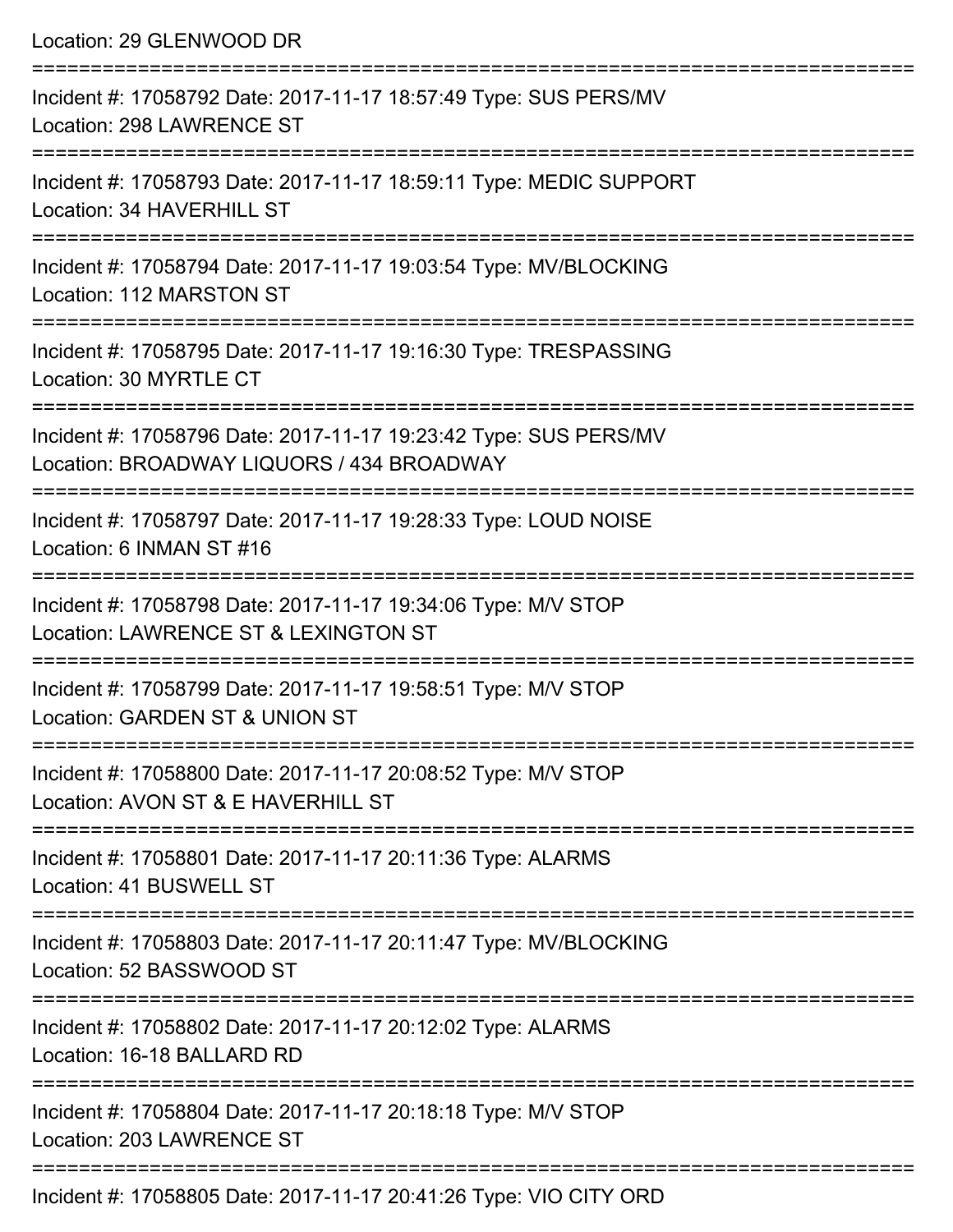| Incident #: 17058806 Date: 2017-11-17 20:51:30 Type: DISTURBANCE<br>Location: 20 EATON ST                                  |
|----------------------------------------------------------------------------------------------------------------------------|
| Incident #: 17058807 Date: 2017-11-17 20:53:07 Type: CK WELL BEING<br>Location: 43 FULTON ST #2                            |
| Incident #: 17058808 Date: 2017-11-17 21:07:56 Type: ASSSIT OTHER PD<br><b>Location: BROADWAY</b>                          |
| Incident #: 17058809 Date: 2017-11-17 21:27:36 Type: SUS PERS/MV<br>Location: 50 BROADWAY                                  |
| Incident #: 17058810 Date: 2017-11-17 21:36:09 Type: ALARM/BURG<br>Location: DEMARO RESIDENCE/ 9786889122 / 283 S BROADWAY |
| Incident #: 17058811 Date: 2017-11-17 21:42:43 Type: CK WELL BEING<br>Location: 45 HAMLET ST                               |
| Incident #: 17058812 Date: 2017-11-17 21:43:50 Type: A&B D/W PAST<br>Location: 99 GREENWOOD ST                             |
| Incident #: 17058813 Date: 2017-11-17 21:48:52 Type: DISORDERLY<br>Location: 180 PROSPECT ST                               |
| Incident #: 17058814 Date: 2017-11-17 22:09:32 Type: M/V STOP<br>Location: FERRY ST & HIGH ST                              |
| Incident #: 17058815 Date: 2017-11-17 22:14:56 Type: AUTO ACC/PED<br>Location: 160 NEWBURY ST                              |
| Incident #: 17058816 Date: 2017-11-17 22:15:50 Type: ASSSIT OTHER PD<br>Location: HAWTHORNE WAY                            |
| Incident #: 17058817 Date: 2017-11-17 22:39:22 Type: INVEST CONT<br>Location: 56 COMMON ST                                 |
| Incident #: 17058818 Date: 2017-11-17 22:48:53 Type: M/V STOP<br>Location: 205 BROADWAY                                    |
| Incident #: 17058819 Date: 2017-11-17 22:51:15 Type: M/V STOP                                                              |